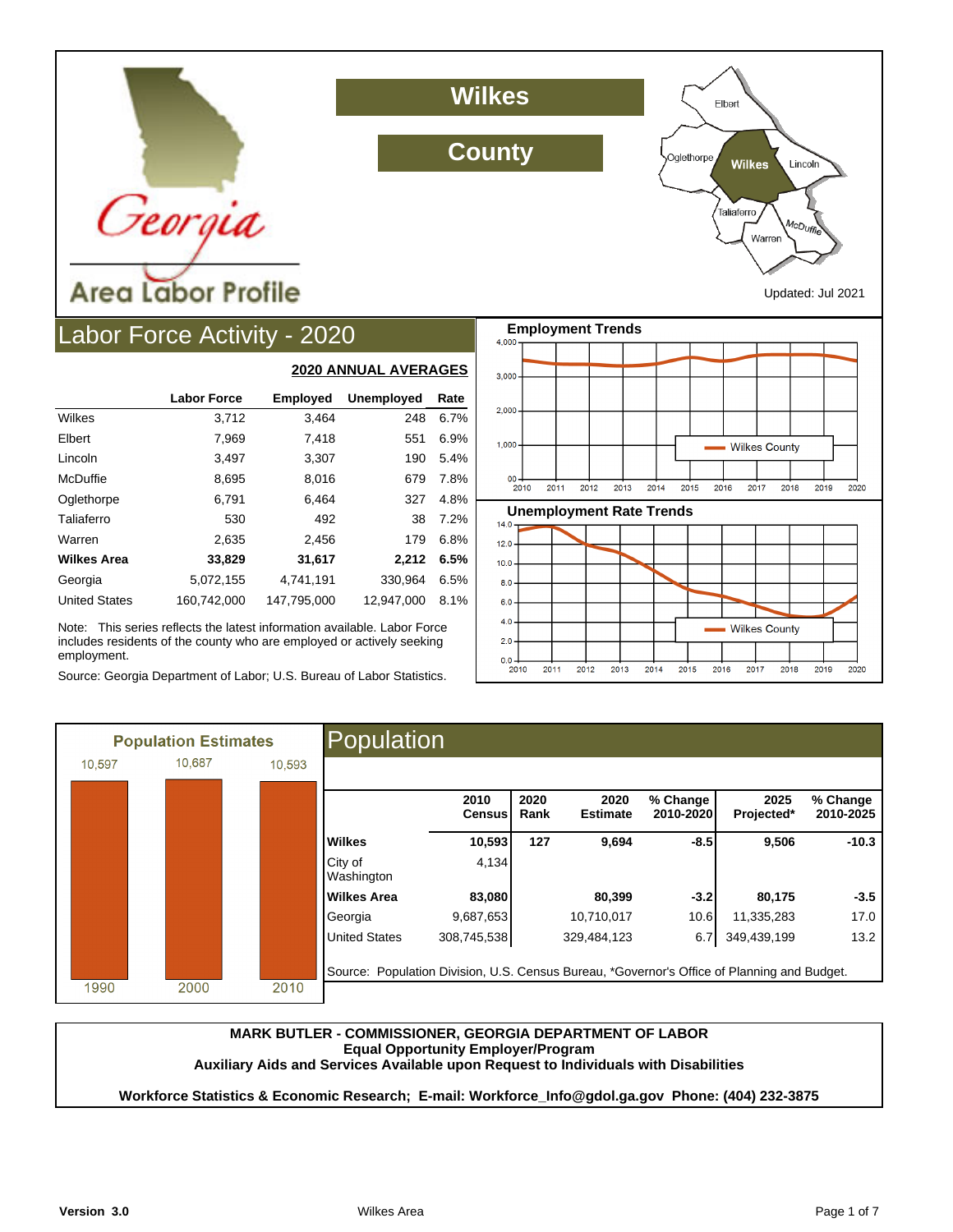## Industry Mix - Annual averages of 2020

| <b>NUMBER</b><br><b>EMPLOYMENT</b><br><b>WEEKLY</b><br><b>NUMBER</b><br><b>EMPLOYMENT</b><br><b>WEEKLY</b><br><b>PERCENT</b><br><b>PERCENT</b><br><b>INDUSTRY</b><br>OF FIRMS<br><b>NUMBER</b><br><b>WAGE</b><br>OF FIRMS<br><b>NUMBER</b><br><b>WAGE</b><br>956<br>42<br>618<br>24.6<br>414<br>6,434<br>33.1<br>889<br>Goods-Producing<br>15<br>92<br>3.7<br>862<br>64<br>690<br>3.5<br>816<br>Agriculture, Forestry, Fishing and Hunting<br>Mining, Quarrying, and Oil and Gas<br>$\star$<br>$\star$<br>$\star$<br>$\overline{2}$<br>31<br>382<br>2.0<br>1,100<br>Extraction<br>905<br>11<br>1,303<br>6.7<br>198<br>7.9<br>1,229<br>166<br>Construction<br>320<br>153<br>4,057<br>876<br>14<br>12.7<br>816<br>20.8<br>Manufacturing<br>$\star$<br>$\star$<br>$\star$<br>5<br>1<br>Food<br>$\star$<br>$\star$<br>$\star$<br>3<br>1<br>45<br>0.2<br>539<br><b>Textile Product Mills</b><br>5<br>170<br>720<br>17<br>616<br>3.2<br>1,033<br>6.8<br><b>Wood Product</b><br>$\star$<br>$\star$<br>$\star$<br>$\star$<br>3<br>1<br>Paper<br>$\star$<br>5<br>2<br>375<br>1.9<br>1,009<br><b>Plastics and Rubber Products</b><br>$\star$<br>$\star$<br>58<br>902<br>4.6<br>799<br>1<br>Nonmetallic Mineral Product<br>$\star$<br>$\star$<br>24<br>685<br>3<br>193<br>1.0<br><b>Fabricated Metal Product</b><br>$\star$<br>$\star$<br>$\star$<br>0<br>0<br>0.0<br>0<br>1<br>Beverage and Tobacco Product<br>$\star$<br>$\star$<br>$\mathbf 0$<br>0<br>0.0<br>0<br>1<br>Computer and Electronic Product<br>$\Omega$<br>0<br>0.0<br>0<br>1<br><b>Primary Metal</b><br>2<br>$\Omega$<br>0<br>0.0<br>0<br>Apparel<br>$\overline{2}$<br>$\Omega$<br>0<br>0.0<br>0<br><b>Furniture and Related Product</b><br>Electrical Equipment, Appliance, and<br>$\star$<br>0<br>0<br>2<br>0<br>0.0<br>Component<br>$\star$<br>$\star$<br>2<br>$\mathbf 0$<br>0<br>0.0<br>0<br>$\star$<br>Chemical<br>0<br>3<br>0<br>0<br>0.0<br>0.2<br>710<br>44<br>Printing and Related Support Activities<br>0<br>0<br>4<br>0.1<br>443<br>0<br>0.0<br>10<br>Miscellaneous<br>$\Omega$<br>$\Omega$<br>0.0<br>0<br>5<br>511<br>2.6<br>971<br><b>Textile Mills</b><br>$\overline{7}$<br>$\mathbf 0$<br>0<br>0.0<br>0<br>527<br>2.7<br>834<br><b>Transportation Equipment</b><br>$\mathbf 0$<br>0<br>0.0<br>0<br>8<br>56<br>0.3<br>1,086<br>Machinery<br>160<br>1,150<br>45.8<br>639<br>1,142<br>8,415<br>43.2<br>637<br><b>Service-Providing</b><br>$\star$<br>5<br>0.4<br>1,531<br><b>Utilities</b><br>1<br>71<br>4.2<br>9<br>2.9<br>1,109<br>95<br>817<br>983<br>74<br><b>Wholesale Trade</b><br>525<br>49<br>354<br>14.1<br>485<br>270<br>2,295<br>11.8<br><b>Retail Trade</b><br>8<br>33<br>563<br>63<br>350<br>896<br>1.3<br>1.8<br>Transportation and Warehousing<br>$\star$<br>$\star$<br>$\star$<br>$\overline{2}$<br>13<br>128<br>0.7<br>1,560<br>Information<br>11<br>74<br>510<br>2.6<br>1,045<br>95<br>3.8<br>1,021<br>Finance and Insurance<br>6<br>16<br>0.6<br>560<br>37<br>81<br>0.4<br>764<br>Real Estate and Rental and Leasing<br>Professional, Scientific, and Technical<br>31<br>764<br>10<br>1.2<br>95<br>311<br>1.6<br>775<br>Services<br>Management of Companies and<br>$\star$<br>6<br>0.2<br>1,129<br>1<br>44<br>Enterprises<br>Administrative and Support and Waste<br>43<br>690<br>70<br>415<br>2.1<br>527<br>1.7<br>Management and Remediation Services<br>7<br>3<br>0<br>0<br>0.0<br>0<br>87<br>0.4<br>587<br><b>Educational Services</b><br>22<br>9.0<br>143<br>8.6<br>613<br>226<br>424<br>1,680<br>Health Care and Social Assistance<br>16<br>0<br>0<br>0.0<br>80<br>0.4<br>372<br>0<br>Arts, Entertainment, and Recreation<br>23<br>5.7<br>286<br>113<br>6.2<br>273<br>144<br>1,209<br>Accommodation and Food Services<br><b>Other Services (except Public</b><br>479<br>11<br>35<br>89<br>309<br>1.6<br>532<br>1.4<br>Administration)<br>$\star$<br>$\star$<br>7<br>50<br>36<br>0.2<br>708<br>Unclassified - industry not assigned<br>209<br>1,771<br>750<br>14,849<br>76.3<br>746<br>70.6<br>1,556<br><b>Total - Private Sector</b><br>31<br>739<br>29.4<br>680<br>172<br>23.7<br>695<br>4,619<br><b>Total - Government</b><br>5<br>35<br>1.2<br>32<br>1.3<br>873<br>242<br>1,205<br><b>Federal Government</b><br>11<br>64<br>2.5<br>62<br>366<br>1.9<br>757<br>618<br><b>State Government</b><br>15<br>643<br>25.6<br>677<br>75<br>20.6<br>658<br>4,011<br><b>Local Government</b><br>2,510<br>729<br>734<br>240<br>100.0<br>1,728<br>19,467<br>100.0<br><b>ALL INDUSTRIES</b><br>320,152<br>1,132<br><b>ALL INDUSTRIES - Georgia</b><br>4,308,816 | <b>Wilkes</b> |  |  |  |  |  |  |  |
|-------------------------------------------------------------------------------------------------------------------------------------------------------------------------------------------------------------------------------------------------------------------------------------------------------------------------------------------------------------------------------------------------------------------------------------------------------------------------------------------------------------------------------------------------------------------------------------------------------------------------------------------------------------------------------------------------------------------------------------------------------------------------------------------------------------------------------------------------------------------------------------------------------------------------------------------------------------------------------------------------------------------------------------------------------------------------------------------------------------------------------------------------------------------------------------------------------------------------------------------------------------------------------------------------------------------------------------------------------------------------------------------------------------------------------------------------------------------------------------------------------------------------------------------------------------------------------------------------------------------------------------------------------------------------------------------------------------------------------------------------------------------------------------------------------------------------------------------------------------------------------------------------------------------------------------------------------------------------------------------------------------------------------------------------------------------------------------------------------------------------------------------------------------------------------------------------------------------------------------------------------------------------------------------------------------------------------------------------------------------------------------------------------------------------------------------------------------------------------------------------------------------------------------------------------------------------------------------------------------------------------------------------------------------------------------------------------------------------------------------------------------------------------------------------------------------------------------------------------------------------------------------------------------------------------------------------------------------------------------------------------------------------------------------------------------------------------------------------------------------------------------------------------------------------------------------------------------------------------------------------------------------------------------------------------------------------------------------------------------------------------------------------------------------------------------------------------------------------------------------------------------------------------------------------------------------------------------------------------------------------------------------------------------------------------------------------------------------------------------------------------------------------------------------------------------------------------------------------------------------------------------------------------------------------------------------------------------------------------------------------------------------------------------------------------------------------------------------------------------------------------------------------------------------------------------------------------------------------------------------------------------------------------------------------------------------------------------------------------------------------------------------------------------------------------------------------------------------------------------------------------------------------------------------------|---------------|--|--|--|--|--|--|--|
|                                                                                                                                                                                                                                                                                                                                                                                                                                                                                                                                                                                                                                                                                                                                                                                                                                                                                                                                                                                                                                                                                                                                                                                                                                                                                                                                                                                                                                                                                                                                                                                                                                                                                                                                                                                                                                                                                                                                                                                                                                                                                                                                                                                                                                                                                                                                                                                                                                                                                                                                                                                                                                                                                                                                                                                                                                                                                                                                                                                                                                                                                                                                                                                                                                                                                                                                                                                                                                                                                                                                                                                                                                                                                                                                                                                                                                                                                                                                                                                                                                                                                                                                                                                                                                                                                                                                                                                                                                                                                                                                                 |               |  |  |  |  |  |  |  |
|                                                                                                                                                                                                                                                                                                                                                                                                                                                                                                                                                                                                                                                                                                                                                                                                                                                                                                                                                                                                                                                                                                                                                                                                                                                                                                                                                                                                                                                                                                                                                                                                                                                                                                                                                                                                                                                                                                                                                                                                                                                                                                                                                                                                                                                                                                                                                                                                                                                                                                                                                                                                                                                                                                                                                                                                                                                                                                                                                                                                                                                                                                                                                                                                                                                                                                                                                                                                                                                                                                                                                                                                                                                                                                                                                                                                                                                                                                                                                                                                                                                                                                                                                                                                                                                                                                                                                                                                                                                                                                                                                 |               |  |  |  |  |  |  |  |
|                                                                                                                                                                                                                                                                                                                                                                                                                                                                                                                                                                                                                                                                                                                                                                                                                                                                                                                                                                                                                                                                                                                                                                                                                                                                                                                                                                                                                                                                                                                                                                                                                                                                                                                                                                                                                                                                                                                                                                                                                                                                                                                                                                                                                                                                                                                                                                                                                                                                                                                                                                                                                                                                                                                                                                                                                                                                                                                                                                                                                                                                                                                                                                                                                                                                                                                                                                                                                                                                                                                                                                                                                                                                                                                                                                                                                                                                                                                                                                                                                                                                                                                                                                                                                                                                                                                                                                                                                                                                                                                                                 |               |  |  |  |  |  |  |  |
|                                                                                                                                                                                                                                                                                                                                                                                                                                                                                                                                                                                                                                                                                                                                                                                                                                                                                                                                                                                                                                                                                                                                                                                                                                                                                                                                                                                                                                                                                                                                                                                                                                                                                                                                                                                                                                                                                                                                                                                                                                                                                                                                                                                                                                                                                                                                                                                                                                                                                                                                                                                                                                                                                                                                                                                                                                                                                                                                                                                                                                                                                                                                                                                                                                                                                                                                                                                                                                                                                                                                                                                                                                                                                                                                                                                                                                                                                                                                                                                                                                                                                                                                                                                                                                                                                                                                                                                                                                                                                                                                                 |               |  |  |  |  |  |  |  |
|                                                                                                                                                                                                                                                                                                                                                                                                                                                                                                                                                                                                                                                                                                                                                                                                                                                                                                                                                                                                                                                                                                                                                                                                                                                                                                                                                                                                                                                                                                                                                                                                                                                                                                                                                                                                                                                                                                                                                                                                                                                                                                                                                                                                                                                                                                                                                                                                                                                                                                                                                                                                                                                                                                                                                                                                                                                                                                                                                                                                                                                                                                                                                                                                                                                                                                                                                                                                                                                                                                                                                                                                                                                                                                                                                                                                                                                                                                                                                                                                                                                                                                                                                                                                                                                                                                                                                                                                                                                                                                                                                 |               |  |  |  |  |  |  |  |
|                                                                                                                                                                                                                                                                                                                                                                                                                                                                                                                                                                                                                                                                                                                                                                                                                                                                                                                                                                                                                                                                                                                                                                                                                                                                                                                                                                                                                                                                                                                                                                                                                                                                                                                                                                                                                                                                                                                                                                                                                                                                                                                                                                                                                                                                                                                                                                                                                                                                                                                                                                                                                                                                                                                                                                                                                                                                                                                                                                                                                                                                                                                                                                                                                                                                                                                                                                                                                                                                                                                                                                                                                                                                                                                                                                                                                                                                                                                                                                                                                                                                                                                                                                                                                                                                                                                                                                                                                                                                                                                                                 |               |  |  |  |  |  |  |  |
|                                                                                                                                                                                                                                                                                                                                                                                                                                                                                                                                                                                                                                                                                                                                                                                                                                                                                                                                                                                                                                                                                                                                                                                                                                                                                                                                                                                                                                                                                                                                                                                                                                                                                                                                                                                                                                                                                                                                                                                                                                                                                                                                                                                                                                                                                                                                                                                                                                                                                                                                                                                                                                                                                                                                                                                                                                                                                                                                                                                                                                                                                                                                                                                                                                                                                                                                                                                                                                                                                                                                                                                                                                                                                                                                                                                                                                                                                                                                                                                                                                                                                                                                                                                                                                                                                                                                                                                                                                                                                                                                                 |               |  |  |  |  |  |  |  |
|                                                                                                                                                                                                                                                                                                                                                                                                                                                                                                                                                                                                                                                                                                                                                                                                                                                                                                                                                                                                                                                                                                                                                                                                                                                                                                                                                                                                                                                                                                                                                                                                                                                                                                                                                                                                                                                                                                                                                                                                                                                                                                                                                                                                                                                                                                                                                                                                                                                                                                                                                                                                                                                                                                                                                                                                                                                                                                                                                                                                                                                                                                                                                                                                                                                                                                                                                                                                                                                                                                                                                                                                                                                                                                                                                                                                                                                                                                                                                                                                                                                                                                                                                                                                                                                                                                                                                                                                                                                                                                                                                 |               |  |  |  |  |  |  |  |
|                                                                                                                                                                                                                                                                                                                                                                                                                                                                                                                                                                                                                                                                                                                                                                                                                                                                                                                                                                                                                                                                                                                                                                                                                                                                                                                                                                                                                                                                                                                                                                                                                                                                                                                                                                                                                                                                                                                                                                                                                                                                                                                                                                                                                                                                                                                                                                                                                                                                                                                                                                                                                                                                                                                                                                                                                                                                                                                                                                                                                                                                                                                                                                                                                                                                                                                                                                                                                                                                                                                                                                                                                                                                                                                                                                                                                                                                                                                                                                                                                                                                                                                                                                                                                                                                                                                                                                                                                                                                                                                                                 |               |  |  |  |  |  |  |  |
|                                                                                                                                                                                                                                                                                                                                                                                                                                                                                                                                                                                                                                                                                                                                                                                                                                                                                                                                                                                                                                                                                                                                                                                                                                                                                                                                                                                                                                                                                                                                                                                                                                                                                                                                                                                                                                                                                                                                                                                                                                                                                                                                                                                                                                                                                                                                                                                                                                                                                                                                                                                                                                                                                                                                                                                                                                                                                                                                                                                                                                                                                                                                                                                                                                                                                                                                                                                                                                                                                                                                                                                                                                                                                                                                                                                                                                                                                                                                                                                                                                                                                                                                                                                                                                                                                                                                                                                                                                                                                                                                                 |               |  |  |  |  |  |  |  |
|                                                                                                                                                                                                                                                                                                                                                                                                                                                                                                                                                                                                                                                                                                                                                                                                                                                                                                                                                                                                                                                                                                                                                                                                                                                                                                                                                                                                                                                                                                                                                                                                                                                                                                                                                                                                                                                                                                                                                                                                                                                                                                                                                                                                                                                                                                                                                                                                                                                                                                                                                                                                                                                                                                                                                                                                                                                                                                                                                                                                                                                                                                                                                                                                                                                                                                                                                                                                                                                                                                                                                                                                                                                                                                                                                                                                                                                                                                                                                                                                                                                                                                                                                                                                                                                                                                                                                                                                                                                                                                                                                 |               |  |  |  |  |  |  |  |
|                                                                                                                                                                                                                                                                                                                                                                                                                                                                                                                                                                                                                                                                                                                                                                                                                                                                                                                                                                                                                                                                                                                                                                                                                                                                                                                                                                                                                                                                                                                                                                                                                                                                                                                                                                                                                                                                                                                                                                                                                                                                                                                                                                                                                                                                                                                                                                                                                                                                                                                                                                                                                                                                                                                                                                                                                                                                                                                                                                                                                                                                                                                                                                                                                                                                                                                                                                                                                                                                                                                                                                                                                                                                                                                                                                                                                                                                                                                                                                                                                                                                                                                                                                                                                                                                                                                                                                                                                                                                                                                                                 |               |  |  |  |  |  |  |  |
|                                                                                                                                                                                                                                                                                                                                                                                                                                                                                                                                                                                                                                                                                                                                                                                                                                                                                                                                                                                                                                                                                                                                                                                                                                                                                                                                                                                                                                                                                                                                                                                                                                                                                                                                                                                                                                                                                                                                                                                                                                                                                                                                                                                                                                                                                                                                                                                                                                                                                                                                                                                                                                                                                                                                                                                                                                                                                                                                                                                                                                                                                                                                                                                                                                                                                                                                                                                                                                                                                                                                                                                                                                                                                                                                                                                                                                                                                                                                                                                                                                                                                                                                                                                                                                                                                                                                                                                                                                                                                                                                                 |               |  |  |  |  |  |  |  |
|                                                                                                                                                                                                                                                                                                                                                                                                                                                                                                                                                                                                                                                                                                                                                                                                                                                                                                                                                                                                                                                                                                                                                                                                                                                                                                                                                                                                                                                                                                                                                                                                                                                                                                                                                                                                                                                                                                                                                                                                                                                                                                                                                                                                                                                                                                                                                                                                                                                                                                                                                                                                                                                                                                                                                                                                                                                                                                                                                                                                                                                                                                                                                                                                                                                                                                                                                                                                                                                                                                                                                                                                                                                                                                                                                                                                                                                                                                                                                                                                                                                                                                                                                                                                                                                                                                                                                                                                                                                                                                                                                 |               |  |  |  |  |  |  |  |
|                                                                                                                                                                                                                                                                                                                                                                                                                                                                                                                                                                                                                                                                                                                                                                                                                                                                                                                                                                                                                                                                                                                                                                                                                                                                                                                                                                                                                                                                                                                                                                                                                                                                                                                                                                                                                                                                                                                                                                                                                                                                                                                                                                                                                                                                                                                                                                                                                                                                                                                                                                                                                                                                                                                                                                                                                                                                                                                                                                                                                                                                                                                                                                                                                                                                                                                                                                                                                                                                                                                                                                                                                                                                                                                                                                                                                                                                                                                                                                                                                                                                                                                                                                                                                                                                                                                                                                                                                                                                                                                                                 |               |  |  |  |  |  |  |  |
|                                                                                                                                                                                                                                                                                                                                                                                                                                                                                                                                                                                                                                                                                                                                                                                                                                                                                                                                                                                                                                                                                                                                                                                                                                                                                                                                                                                                                                                                                                                                                                                                                                                                                                                                                                                                                                                                                                                                                                                                                                                                                                                                                                                                                                                                                                                                                                                                                                                                                                                                                                                                                                                                                                                                                                                                                                                                                                                                                                                                                                                                                                                                                                                                                                                                                                                                                                                                                                                                                                                                                                                                                                                                                                                                                                                                                                                                                                                                                                                                                                                                                                                                                                                                                                                                                                                                                                                                                                                                                                                                                 |               |  |  |  |  |  |  |  |
|                                                                                                                                                                                                                                                                                                                                                                                                                                                                                                                                                                                                                                                                                                                                                                                                                                                                                                                                                                                                                                                                                                                                                                                                                                                                                                                                                                                                                                                                                                                                                                                                                                                                                                                                                                                                                                                                                                                                                                                                                                                                                                                                                                                                                                                                                                                                                                                                                                                                                                                                                                                                                                                                                                                                                                                                                                                                                                                                                                                                                                                                                                                                                                                                                                                                                                                                                                                                                                                                                                                                                                                                                                                                                                                                                                                                                                                                                                                                                                                                                                                                                                                                                                                                                                                                                                                                                                                                                                                                                                                                                 |               |  |  |  |  |  |  |  |
|                                                                                                                                                                                                                                                                                                                                                                                                                                                                                                                                                                                                                                                                                                                                                                                                                                                                                                                                                                                                                                                                                                                                                                                                                                                                                                                                                                                                                                                                                                                                                                                                                                                                                                                                                                                                                                                                                                                                                                                                                                                                                                                                                                                                                                                                                                                                                                                                                                                                                                                                                                                                                                                                                                                                                                                                                                                                                                                                                                                                                                                                                                                                                                                                                                                                                                                                                                                                                                                                                                                                                                                                                                                                                                                                                                                                                                                                                                                                                                                                                                                                                                                                                                                                                                                                                                                                                                                                                                                                                                                                                 |               |  |  |  |  |  |  |  |
|                                                                                                                                                                                                                                                                                                                                                                                                                                                                                                                                                                                                                                                                                                                                                                                                                                                                                                                                                                                                                                                                                                                                                                                                                                                                                                                                                                                                                                                                                                                                                                                                                                                                                                                                                                                                                                                                                                                                                                                                                                                                                                                                                                                                                                                                                                                                                                                                                                                                                                                                                                                                                                                                                                                                                                                                                                                                                                                                                                                                                                                                                                                                                                                                                                                                                                                                                                                                                                                                                                                                                                                                                                                                                                                                                                                                                                                                                                                                                                                                                                                                                                                                                                                                                                                                                                                                                                                                                                                                                                                                                 |               |  |  |  |  |  |  |  |
|                                                                                                                                                                                                                                                                                                                                                                                                                                                                                                                                                                                                                                                                                                                                                                                                                                                                                                                                                                                                                                                                                                                                                                                                                                                                                                                                                                                                                                                                                                                                                                                                                                                                                                                                                                                                                                                                                                                                                                                                                                                                                                                                                                                                                                                                                                                                                                                                                                                                                                                                                                                                                                                                                                                                                                                                                                                                                                                                                                                                                                                                                                                                                                                                                                                                                                                                                                                                                                                                                                                                                                                                                                                                                                                                                                                                                                                                                                                                                                                                                                                                                                                                                                                                                                                                                                                                                                                                                                                                                                                                                 |               |  |  |  |  |  |  |  |
|                                                                                                                                                                                                                                                                                                                                                                                                                                                                                                                                                                                                                                                                                                                                                                                                                                                                                                                                                                                                                                                                                                                                                                                                                                                                                                                                                                                                                                                                                                                                                                                                                                                                                                                                                                                                                                                                                                                                                                                                                                                                                                                                                                                                                                                                                                                                                                                                                                                                                                                                                                                                                                                                                                                                                                                                                                                                                                                                                                                                                                                                                                                                                                                                                                                                                                                                                                                                                                                                                                                                                                                                                                                                                                                                                                                                                                                                                                                                                                                                                                                                                                                                                                                                                                                                                                                                                                                                                                                                                                                                                 |               |  |  |  |  |  |  |  |
|                                                                                                                                                                                                                                                                                                                                                                                                                                                                                                                                                                                                                                                                                                                                                                                                                                                                                                                                                                                                                                                                                                                                                                                                                                                                                                                                                                                                                                                                                                                                                                                                                                                                                                                                                                                                                                                                                                                                                                                                                                                                                                                                                                                                                                                                                                                                                                                                                                                                                                                                                                                                                                                                                                                                                                                                                                                                                                                                                                                                                                                                                                                                                                                                                                                                                                                                                                                                                                                                                                                                                                                                                                                                                                                                                                                                                                                                                                                                                                                                                                                                                                                                                                                                                                                                                                                                                                                                                                                                                                                                                 |               |  |  |  |  |  |  |  |
|                                                                                                                                                                                                                                                                                                                                                                                                                                                                                                                                                                                                                                                                                                                                                                                                                                                                                                                                                                                                                                                                                                                                                                                                                                                                                                                                                                                                                                                                                                                                                                                                                                                                                                                                                                                                                                                                                                                                                                                                                                                                                                                                                                                                                                                                                                                                                                                                                                                                                                                                                                                                                                                                                                                                                                                                                                                                                                                                                                                                                                                                                                                                                                                                                                                                                                                                                                                                                                                                                                                                                                                                                                                                                                                                                                                                                                                                                                                                                                                                                                                                                                                                                                                                                                                                                                                                                                                                                                                                                                                                                 |               |  |  |  |  |  |  |  |
|                                                                                                                                                                                                                                                                                                                                                                                                                                                                                                                                                                                                                                                                                                                                                                                                                                                                                                                                                                                                                                                                                                                                                                                                                                                                                                                                                                                                                                                                                                                                                                                                                                                                                                                                                                                                                                                                                                                                                                                                                                                                                                                                                                                                                                                                                                                                                                                                                                                                                                                                                                                                                                                                                                                                                                                                                                                                                                                                                                                                                                                                                                                                                                                                                                                                                                                                                                                                                                                                                                                                                                                                                                                                                                                                                                                                                                                                                                                                                                                                                                                                                                                                                                                                                                                                                                                                                                                                                                                                                                                                                 |               |  |  |  |  |  |  |  |
|                                                                                                                                                                                                                                                                                                                                                                                                                                                                                                                                                                                                                                                                                                                                                                                                                                                                                                                                                                                                                                                                                                                                                                                                                                                                                                                                                                                                                                                                                                                                                                                                                                                                                                                                                                                                                                                                                                                                                                                                                                                                                                                                                                                                                                                                                                                                                                                                                                                                                                                                                                                                                                                                                                                                                                                                                                                                                                                                                                                                                                                                                                                                                                                                                                                                                                                                                                                                                                                                                                                                                                                                                                                                                                                                                                                                                                                                                                                                                                                                                                                                                                                                                                                                                                                                                                                                                                                                                                                                                                                                                 |               |  |  |  |  |  |  |  |
|                                                                                                                                                                                                                                                                                                                                                                                                                                                                                                                                                                                                                                                                                                                                                                                                                                                                                                                                                                                                                                                                                                                                                                                                                                                                                                                                                                                                                                                                                                                                                                                                                                                                                                                                                                                                                                                                                                                                                                                                                                                                                                                                                                                                                                                                                                                                                                                                                                                                                                                                                                                                                                                                                                                                                                                                                                                                                                                                                                                                                                                                                                                                                                                                                                                                                                                                                                                                                                                                                                                                                                                                                                                                                                                                                                                                                                                                                                                                                                                                                                                                                                                                                                                                                                                                                                                                                                                                                                                                                                                                                 |               |  |  |  |  |  |  |  |
|                                                                                                                                                                                                                                                                                                                                                                                                                                                                                                                                                                                                                                                                                                                                                                                                                                                                                                                                                                                                                                                                                                                                                                                                                                                                                                                                                                                                                                                                                                                                                                                                                                                                                                                                                                                                                                                                                                                                                                                                                                                                                                                                                                                                                                                                                                                                                                                                                                                                                                                                                                                                                                                                                                                                                                                                                                                                                                                                                                                                                                                                                                                                                                                                                                                                                                                                                                                                                                                                                                                                                                                                                                                                                                                                                                                                                                                                                                                                                                                                                                                                                                                                                                                                                                                                                                                                                                                                                                                                                                                                                 |               |  |  |  |  |  |  |  |
|                                                                                                                                                                                                                                                                                                                                                                                                                                                                                                                                                                                                                                                                                                                                                                                                                                                                                                                                                                                                                                                                                                                                                                                                                                                                                                                                                                                                                                                                                                                                                                                                                                                                                                                                                                                                                                                                                                                                                                                                                                                                                                                                                                                                                                                                                                                                                                                                                                                                                                                                                                                                                                                                                                                                                                                                                                                                                                                                                                                                                                                                                                                                                                                                                                                                                                                                                                                                                                                                                                                                                                                                                                                                                                                                                                                                                                                                                                                                                                                                                                                                                                                                                                                                                                                                                                                                                                                                                                                                                                                                                 |               |  |  |  |  |  |  |  |
|                                                                                                                                                                                                                                                                                                                                                                                                                                                                                                                                                                                                                                                                                                                                                                                                                                                                                                                                                                                                                                                                                                                                                                                                                                                                                                                                                                                                                                                                                                                                                                                                                                                                                                                                                                                                                                                                                                                                                                                                                                                                                                                                                                                                                                                                                                                                                                                                                                                                                                                                                                                                                                                                                                                                                                                                                                                                                                                                                                                                                                                                                                                                                                                                                                                                                                                                                                                                                                                                                                                                                                                                                                                                                                                                                                                                                                                                                                                                                                                                                                                                                                                                                                                                                                                                                                                                                                                                                                                                                                                                                 |               |  |  |  |  |  |  |  |
|                                                                                                                                                                                                                                                                                                                                                                                                                                                                                                                                                                                                                                                                                                                                                                                                                                                                                                                                                                                                                                                                                                                                                                                                                                                                                                                                                                                                                                                                                                                                                                                                                                                                                                                                                                                                                                                                                                                                                                                                                                                                                                                                                                                                                                                                                                                                                                                                                                                                                                                                                                                                                                                                                                                                                                                                                                                                                                                                                                                                                                                                                                                                                                                                                                                                                                                                                                                                                                                                                                                                                                                                                                                                                                                                                                                                                                                                                                                                                                                                                                                                                                                                                                                                                                                                                                                                                                                                                                                                                                                                                 |               |  |  |  |  |  |  |  |
|                                                                                                                                                                                                                                                                                                                                                                                                                                                                                                                                                                                                                                                                                                                                                                                                                                                                                                                                                                                                                                                                                                                                                                                                                                                                                                                                                                                                                                                                                                                                                                                                                                                                                                                                                                                                                                                                                                                                                                                                                                                                                                                                                                                                                                                                                                                                                                                                                                                                                                                                                                                                                                                                                                                                                                                                                                                                                                                                                                                                                                                                                                                                                                                                                                                                                                                                                                                                                                                                                                                                                                                                                                                                                                                                                                                                                                                                                                                                                                                                                                                                                                                                                                                                                                                                                                                                                                                                                                                                                                                                                 |               |  |  |  |  |  |  |  |
|                                                                                                                                                                                                                                                                                                                                                                                                                                                                                                                                                                                                                                                                                                                                                                                                                                                                                                                                                                                                                                                                                                                                                                                                                                                                                                                                                                                                                                                                                                                                                                                                                                                                                                                                                                                                                                                                                                                                                                                                                                                                                                                                                                                                                                                                                                                                                                                                                                                                                                                                                                                                                                                                                                                                                                                                                                                                                                                                                                                                                                                                                                                                                                                                                                                                                                                                                                                                                                                                                                                                                                                                                                                                                                                                                                                                                                                                                                                                                                                                                                                                                                                                                                                                                                                                                                                                                                                                                                                                                                                                                 |               |  |  |  |  |  |  |  |
|                                                                                                                                                                                                                                                                                                                                                                                                                                                                                                                                                                                                                                                                                                                                                                                                                                                                                                                                                                                                                                                                                                                                                                                                                                                                                                                                                                                                                                                                                                                                                                                                                                                                                                                                                                                                                                                                                                                                                                                                                                                                                                                                                                                                                                                                                                                                                                                                                                                                                                                                                                                                                                                                                                                                                                                                                                                                                                                                                                                                                                                                                                                                                                                                                                                                                                                                                                                                                                                                                                                                                                                                                                                                                                                                                                                                                                                                                                                                                                                                                                                                                                                                                                                                                                                                                                                                                                                                                                                                                                                                                 |               |  |  |  |  |  |  |  |
|                                                                                                                                                                                                                                                                                                                                                                                                                                                                                                                                                                                                                                                                                                                                                                                                                                                                                                                                                                                                                                                                                                                                                                                                                                                                                                                                                                                                                                                                                                                                                                                                                                                                                                                                                                                                                                                                                                                                                                                                                                                                                                                                                                                                                                                                                                                                                                                                                                                                                                                                                                                                                                                                                                                                                                                                                                                                                                                                                                                                                                                                                                                                                                                                                                                                                                                                                                                                                                                                                                                                                                                                                                                                                                                                                                                                                                                                                                                                                                                                                                                                                                                                                                                                                                                                                                                                                                                                                                                                                                                                                 |               |  |  |  |  |  |  |  |
|                                                                                                                                                                                                                                                                                                                                                                                                                                                                                                                                                                                                                                                                                                                                                                                                                                                                                                                                                                                                                                                                                                                                                                                                                                                                                                                                                                                                                                                                                                                                                                                                                                                                                                                                                                                                                                                                                                                                                                                                                                                                                                                                                                                                                                                                                                                                                                                                                                                                                                                                                                                                                                                                                                                                                                                                                                                                                                                                                                                                                                                                                                                                                                                                                                                                                                                                                                                                                                                                                                                                                                                                                                                                                                                                                                                                                                                                                                                                                                                                                                                                                                                                                                                                                                                                                                                                                                                                                                                                                                                                                 |               |  |  |  |  |  |  |  |
|                                                                                                                                                                                                                                                                                                                                                                                                                                                                                                                                                                                                                                                                                                                                                                                                                                                                                                                                                                                                                                                                                                                                                                                                                                                                                                                                                                                                                                                                                                                                                                                                                                                                                                                                                                                                                                                                                                                                                                                                                                                                                                                                                                                                                                                                                                                                                                                                                                                                                                                                                                                                                                                                                                                                                                                                                                                                                                                                                                                                                                                                                                                                                                                                                                                                                                                                                                                                                                                                                                                                                                                                                                                                                                                                                                                                                                                                                                                                                                                                                                                                                                                                                                                                                                                                                                                                                                                                                                                                                                                                                 |               |  |  |  |  |  |  |  |
|                                                                                                                                                                                                                                                                                                                                                                                                                                                                                                                                                                                                                                                                                                                                                                                                                                                                                                                                                                                                                                                                                                                                                                                                                                                                                                                                                                                                                                                                                                                                                                                                                                                                                                                                                                                                                                                                                                                                                                                                                                                                                                                                                                                                                                                                                                                                                                                                                                                                                                                                                                                                                                                                                                                                                                                                                                                                                                                                                                                                                                                                                                                                                                                                                                                                                                                                                                                                                                                                                                                                                                                                                                                                                                                                                                                                                                                                                                                                                                                                                                                                                                                                                                                                                                                                                                                                                                                                                                                                                                                                                 |               |  |  |  |  |  |  |  |
|                                                                                                                                                                                                                                                                                                                                                                                                                                                                                                                                                                                                                                                                                                                                                                                                                                                                                                                                                                                                                                                                                                                                                                                                                                                                                                                                                                                                                                                                                                                                                                                                                                                                                                                                                                                                                                                                                                                                                                                                                                                                                                                                                                                                                                                                                                                                                                                                                                                                                                                                                                                                                                                                                                                                                                                                                                                                                                                                                                                                                                                                                                                                                                                                                                                                                                                                                                                                                                                                                                                                                                                                                                                                                                                                                                                                                                                                                                                                                                                                                                                                                                                                                                                                                                                                                                                                                                                                                                                                                                                                                 |               |  |  |  |  |  |  |  |
|                                                                                                                                                                                                                                                                                                                                                                                                                                                                                                                                                                                                                                                                                                                                                                                                                                                                                                                                                                                                                                                                                                                                                                                                                                                                                                                                                                                                                                                                                                                                                                                                                                                                                                                                                                                                                                                                                                                                                                                                                                                                                                                                                                                                                                                                                                                                                                                                                                                                                                                                                                                                                                                                                                                                                                                                                                                                                                                                                                                                                                                                                                                                                                                                                                                                                                                                                                                                                                                                                                                                                                                                                                                                                                                                                                                                                                                                                                                                                                                                                                                                                                                                                                                                                                                                                                                                                                                                                                                                                                                                                 |               |  |  |  |  |  |  |  |
|                                                                                                                                                                                                                                                                                                                                                                                                                                                                                                                                                                                                                                                                                                                                                                                                                                                                                                                                                                                                                                                                                                                                                                                                                                                                                                                                                                                                                                                                                                                                                                                                                                                                                                                                                                                                                                                                                                                                                                                                                                                                                                                                                                                                                                                                                                                                                                                                                                                                                                                                                                                                                                                                                                                                                                                                                                                                                                                                                                                                                                                                                                                                                                                                                                                                                                                                                                                                                                                                                                                                                                                                                                                                                                                                                                                                                                                                                                                                                                                                                                                                                                                                                                                                                                                                                                                                                                                                                                                                                                                                                 |               |  |  |  |  |  |  |  |
|                                                                                                                                                                                                                                                                                                                                                                                                                                                                                                                                                                                                                                                                                                                                                                                                                                                                                                                                                                                                                                                                                                                                                                                                                                                                                                                                                                                                                                                                                                                                                                                                                                                                                                                                                                                                                                                                                                                                                                                                                                                                                                                                                                                                                                                                                                                                                                                                                                                                                                                                                                                                                                                                                                                                                                                                                                                                                                                                                                                                                                                                                                                                                                                                                                                                                                                                                                                                                                                                                                                                                                                                                                                                                                                                                                                                                                                                                                                                                                                                                                                                                                                                                                                                                                                                                                                                                                                                                                                                                                                                                 |               |  |  |  |  |  |  |  |
|                                                                                                                                                                                                                                                                                                                                                                                                                                                                                                                                                                                                                                                                                                                                                                                                                                                                                                                                                                                                                                                                                                                                                                                                                                                                                                                                                                                                                                                                                                                                                                                                                                                                                                                                                                                                                                                                                                                                                                                                                                                                                                                                                                                                                                                                                                                                                                                                                                                                                                                                                                                                                                                                                                                                                                                                                                                                                                                                                                                                                                                                                                                                                                                                                                                                                                                                                                                                                                                                                                                                                                                                                                                                                                                                                                                                                                                                                                                                                                                                                                                                                                                                                                                                                                                                                                                                                                                                                                                                                                                                                 |               |  |  |  |  |  |  |  |
|                                                                                                                                                                                                                                                                                                                                                                                                                                                                                                                                                                                                                                                                                                                                                                                                                                                                                                                                                                                                                                                                                                                                                                                                                                                                                                                                                                                                                                                                                                                                                                                                                                                                                                                                                                                                                                                                                                                                                                                                                                                                                                                                                                                                                                                                                                                                                                                                                                                                                                                                                                                                                                                                                                                                                                                                                                                                                                                                                                                                                                                                                                                                                                                                                                                                                                                                                                                                                                                                                                                                                                                                                                                                                                                                                                                                                                                                                                                                                                                                                                                                                                                                                                                                                                                                                                                                                                                                                                                                                                                                                 |               |  |  |  |  |  |  |  |
|                                                                                                                                                                                                                                                                                                                                                                                                                                                                                                                                                                                                                                                                                                                                                                                                                                                                                                                                                                                                                                                                                                                                                                                                                                                                                                                                                                                                                                                                                                                                                                                                                                                                                                                                                                                                                                                                                                                                                                                                                                                                                                                                                                                                                                                                                                                                                                                                                                                                                                                                                                                                                                                                                                                                                                                                                                                                                                                                                                                                                                                                                                                                                                                                                                                                                                                                                                                                                                                                                                                                                                                                                                                                                                                                                                                                                                                                                                                                                                                                                                                                                                                                                                                                                                                                                                                                                                                                                                                                                                                                                 |               |  |  |  |  |  |  |  |
|                                                                                                                                                                                                                                                                                                                                                                                                                                                                                                                                                                                                                                                                                                                                                                                                                                                                                                                                                                                                                                                                                                                                                                                                                                                                                                                                                                                                                                                                                                                                                                                                                                                                                                                                                                                                                                                                                                                                                                                                                                                                                                                                                                                                                                                                                                                                                                                                                                                                                                                                                                                                                                                                                                                                                                                                                                                                                                                                                                                                                                                                                                                                                                                                                                                                                                                                                                                                                                                                                                                                                                                                                                                                                                                                                                                                                                                                                                                                                                                                                                                                                                                                                                                                                                                                                                                                                                                                                                                                                                                                                 |               |  |  |  |  |  |  |  |
|                                                                                                                                                                                                                                                                                                                                                                                                                                                                                                                                                                                                                                                                                                                                                                                                                                                                                                                                                                                                                                                                                                                                                                                                                                                                                                                                                                                                                                                                                                                                                                                                                                                                                                                                                                                                                                                                                                                                                                                                                                                                                                                                                                                                                                                                                                                                                                                                                                                                                                                                                                                                                                                                                                                                                                                                                                                                                                                                                                                                                                                                                                                                                                                                                                                                                                                                                                                                                                                                                                                                                                                                                                                                                                                                                                                                                                                                                                                                                                                                                                                                                                                                                                                                                                                                                                                                                                                                                                                                                                                                                 |               |  |  |  |  |  |  |  |
|                                                                                                                                                                                                                                                                                                                                                                                                                                                                                                                                                                                                                                                                                                                                                                                                                                                                                                                                                                                                                                                                                                                                                                                                                                                                                                                                                                                                                                                                                                                                                                                                                                                                                                                                                                                                                                                                                                                                                                                                                                                                                                                                                                                                                                                                                                                                                                                                                                                                                                                                                                                                                                                                                                                                                                                                                                                                                                                                                                                                                                                                                                                                                                                                                                                                                                                                                                                                                                                                                                                                                                                                                                                                                                                                                                                                                                                                                                                                                                                                                                                                                                                                                                                                                                                                                                                                                                                                                                                                                                                                                 |               |  |  |  |  |  |  |  |
|                                                                                                                                                                                                                                                                                                                                                                                                                                                                                                                                                                                                                                                                                                                                                                                                                                                                                                                                                                                                                                                                                                                                                                                                                                                                                                                                                                                                                                                                                                                                                                                                                                                                                                                                                                                                                                                                                                                                                                                                                                                                                                                                                                                                                                                                                                                                                                                                                                                                                                                                                                                                                                                                                                                                                                                                                                                                                                                                                                                                                                                                                                                                                                                                                                                                                                                                                                                                                                                                                                                                                                                                                                                                                                                                                                                                                                                                                                                                                                                                                                                                                                                                                                                                                                                                                                                                                                                                                                                                                                                                                 |               |  |  |  |  |  |  |  |
|                                                                                                                                                                                                                                                                                                                                                                                                                                                                                                                                                                                                                                                                                                                                                                                                                                                                                                                                                                                                                                                                                                                                                                                                                                                                                                                                                                                                                                                                                                                                                                                                                                                                                                                                                                                                                                                                                                                                                                                                                                                                                                                                                                                                                                                                                                                                                                                                                                                                                                                                                                                                                                                                                                                                                                                                                                                                                                                                                                                                                                                                                                                                                                                                                                                                                                                                                                                                                                                                                                                                                                                                                                                                                                                                                                                                                                                                                                                                                                                                                                                                                                                                                                                                                                                                                                                                                                                                                                                                                                                                                 |               |  |  |  |  |  |  |  |
|                                                                                                                                                                                                                                                                                                                                                                                                                                                                                                                                                                                                                                                                                                                                                                                                                                                                                                                                                                                                                                                                                                                                                                                                                                                                                                                                                                                                                                                                                                                                                                                                                                                                                                                                                                                                                                                                                                                                                                                                                                                                                                                                                                                                                                                                                                                                                                                                                                                                                                                                                                                                                                                                                                                                                                                                                                                                                                                                                                                                                                                                                                                                                                                                                                                                                                                                                                                                                                                                                                                                                                                                                                                                                                                                                                                                                                                                                                                                                                                                                                                                                                                                                                                                                                                                                                                                                                                                                                                                                                                                                 |               |  |  |  |  |  |  |  |
|                                                                                                                                                                                                                                                                                                                                                                                                                                                                                                                                                                                                                                                                                                                                                                                                                                                                                                                                                                                                                                                                                                                                                                                                                                                                                                                                                                                                                                                                                                                                                                                                                                                                                                                                                                                                                                                                                                                                                                                                                                                                                                                                                                                                                                                                                                                                                                                                                                                                                                                                                                                                                                                                                                                                                                                                                                                                                                                                                                                                                                                                                                                                                                                                                                                                                                                                                                                                                                                                                                                                                                                                                                                                                                                                                                                                                                                                                                                                                                                                                                                                                                                                                                                                                                                                                                                                                                                                                                                                                                                                                 |               |  |  |  |  |  |  |  |
|                                                                                                                                                                                                                                                                                                                                                                                                                                                                                                                                                                                                                                                                                                                                                                                                                                                                                                                                                                                                                                                                                                                                                                                                                                                                                                                                                                                                                                                                                                                                                                                                                                                                                                                                                                                                                                                                                                                                                                                                                                                                                                                                                                                                                                                                                                                                                                                                                                                                                                                                                                                                                                                                                                                                                                                                                                                                                                                                                                                                                                                                                                                                                                                                                                                                                                                                                                                                                                                                                                                                                                                                                                                                                                                                                                                                                                                                                                                                                                                                                                                                                                                                                                                                                                                                                                                                                                                                                                                                                                                                                 |               |  |  |  |  |  |  |  |
|                                                                                                                                                                                                                                                                                                                                                                                                                                                                                                                                                                                                                                                                                                                                                                                                                                                                                                                                                                                                                                                                                                                                                                                                                                                                                                                                                                                                                                                                                                                                                                                                                                                                                                                                                                                                                                                                                                                                                                                                                                                                                                                                                                                                                                                                                                                                                                                                                                                                                                                                                                                                                                                                                                                                                                                                                                                                                                                                                                                                                                                                                                                                                                                                                                                                                                                                                                                                                                                                                                                                                                                                                                                                                                                                                                                                                                                                                                                                                                                                                                                                                                                                                                                                                                                                                                                                                                                                                                                                                                                                                 |               |  |  |  |  |  |  |  |
|                                                                                                                                                                                                                                                                                                                                                                                                                                                                                                                                                                                                                                                                                                                                                                                                                                                                                                                                                                                                                                                                                                                                                                                                                                                                                                                                                                                                                                                                                                                                                                                                                                                                                                                                                                                                                                                                                                                                                                                                                                                                                                                                                                                                                                                                                                                                                                                                                                                                                                                                                                                                                                                                                                                                                                                                                                                                                                                                                                                                                                                                                                                                                                                                                                                                                                                                                                                                                                                                                                                                                                                                                                                                                                                                                                                                                                                                                                                                                                                                                                                                                                                                                                                                                                                                                                                                                                                                                                                                                                                                                 |               |  |  |  |  |  |  |  |

Note: \*Denotes confidential data relating to individual employers and cannot be released. These data use the North American Industrial Classification System(NAICS)<br>had earnings; average weekly wage is derived by dividing

Source: Georgia Department of Labor. These data represent jobs that are covered by unemployment insurance laws.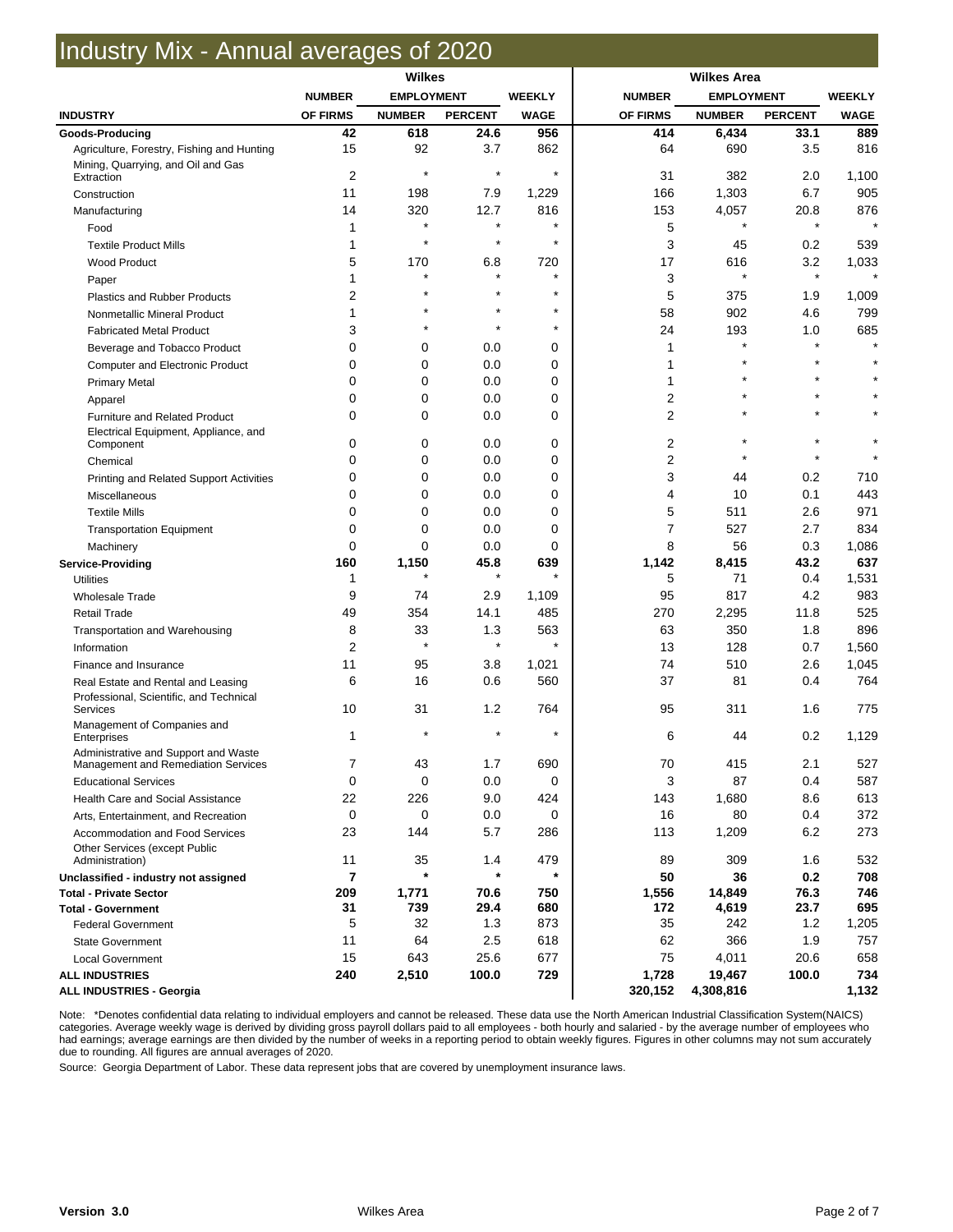## **Wilkes Per Capita Income Wilkes Industry Mix 2020**

Source: U.S. Bureau of Economic Analysis

## \$42,644 \$39,472 \$38,698 \$29,758 \$29,350 2015 2016 2018 2019 2017

Source: See Industry Mix data on Page 2.

**COUNTY**



# Top Ten Largest Employers - 2020\*

**Wilkes** 

Anthony Forest Products Co Barnett Southern Corporation BI-LO, LLC Burt Lumber Co, Inc. CSRA Private Duty, Inc. F&M Bank Ingles Markets, Inc. McDonalds Pliant Corporation Wilkes Telephone & Electric Company

\*Note: Represents employment covered by unemployment insurance excluding all government agencies except correctional institutions, state and local hospitals, state colleges and universities. Data shown for the Fourth Quarter of 2020. Employers are listed alphabetically by area, not by the number of employees.

Source: Georgia Department of Labor

## **Wilkes Area**

|                                       | <b>COUNTY</b> |
|---------------------------------------|---------------|
| Family Care, Inc.                     | McDuffie      |
| Georgia-Pacific Wood Products, LLC    | Warren        |
| H P Pelzer (Automotive Systems), Inc. | McDuffie      |
| Mollertech South, LLC                 | Elbert        |
| Pilgrim's Pride Corporation           | Elbert        |
| Shaw Industries Group, Inc.           | McDuffie      |
| The York Group                        | Elbert        |
| Thomson Plastics, Inc.                | McDuffie      |
| University Mcduffie County Regional   | McDuffie      |
| Walmart                               | McDuffie      |
|                                       |               |

### **Wilkes Area**

| <b>Wilkes Area</b>    |                |        |        | <b>PERCENT DISTRIBUTION BY AGE</b> |        |        |
|-----------------------|----------------|--------|--------|------------------------------------|--------|--------|
|                       | <b>PERCENT</b> |        |        |                                    |        |        |
|                       | OF TOTAL       | 18-24  | 25-34  | 35-44                              | 45-64  | $65+$  |
| Elementary            | 9.5%           | 3.9%   | 4.7%   | 5.9%                               | 7.6%   | 22.7%  |
| Some High School      | 18.7%          | 28.2%  | 20.5%  | 15.9%                              | 17.1%  | 17.1%  |
| High School Grad/GED  | 39.1%          | 39.0%  | 39.4%  | 39.9%                              | 40.2%  | 36.4%  |
| Some College          | 17.3%          | 22.5%  | 18.1%  | 19.7%                              | 16.9%  | 12.7%  |
| College Grad 2 Yr     | 5.5%           | 3.4%   | 7.4%   | 7.6%                               | 6.3%   | 2.1%   |
| College Grad 4 Yr     | 6.0%           | 2.7%   | 6.1%   | 7.4%                               | 6.9%   | 4.8%   |
| Post Graduate Studies | 3.9%           | 0.3%   | 3.8%   | 3.7%                               | 5.0%   | 4.3%   |
| Totals                | 100.0%         | 100.0% | 100.0% | 100.0%                             | 100.0% | 100.0% |

Note: Totals are based on the portion of the labor force between ages 18 - 65+. Some College category represents workers with some college with no degree less than two years.

Source: U.S. Census Bureau - 2010 Decennial Census.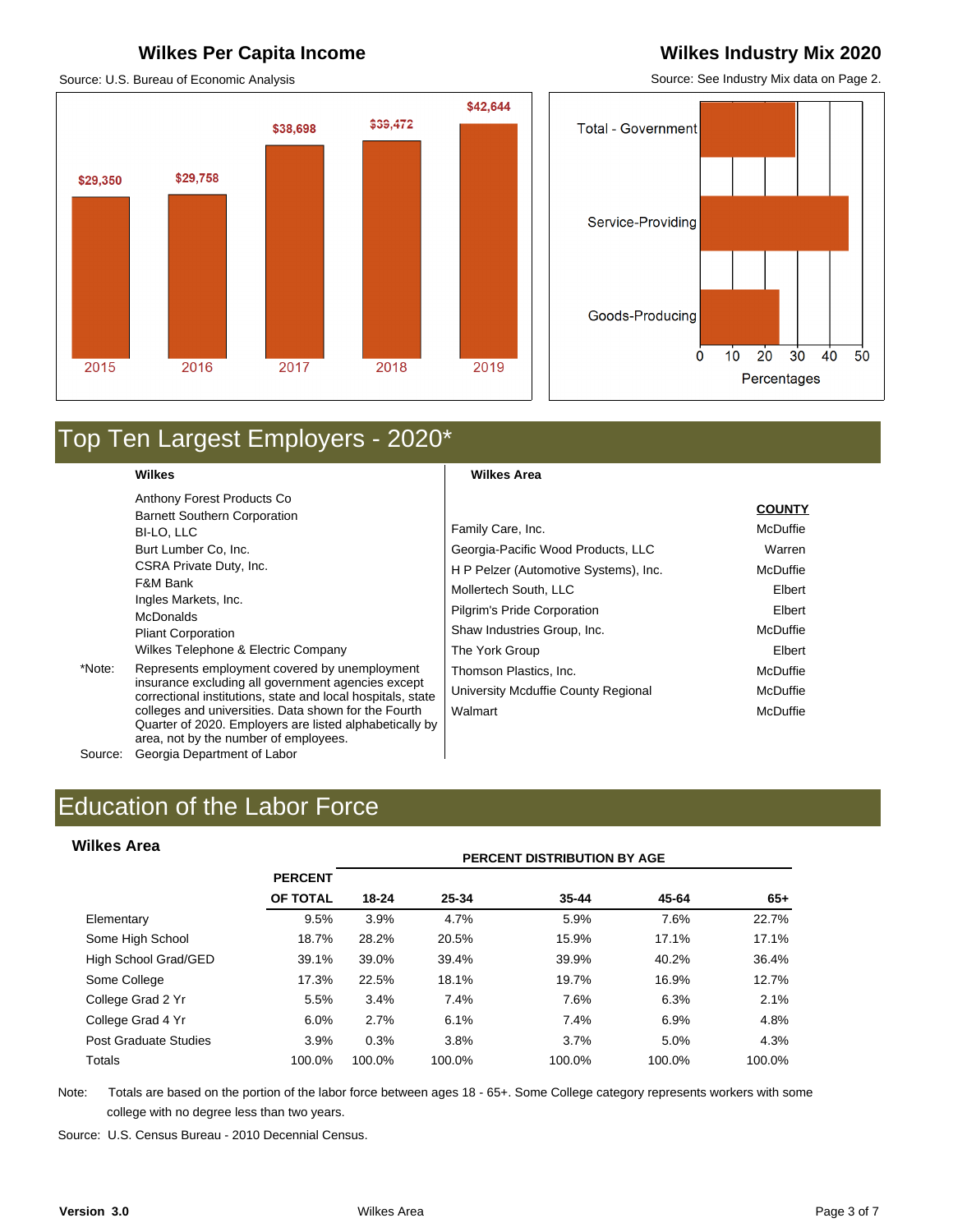## High School Graduates - 2020

|                    | <b>PUBLIC</b><br><b>SCHOOLS</b> | <b>PRIVATE</b><br><b>SCHOOLS*</b> | <b>TOTAL</b> |
|--------------------|---------------------------------|-----------------------------------|--------------|
| Elbert             | 152                             | --                                | 152          |
| Lincoln            | 87                              | $- -$                             | 87           |
| McDuffie           | 226                             | --                                | 226          |
| Oglethorpe         | 137                             | --                                | 137          |
| Taliaferro         | 11                              | --                                | 11           |
| Warren             | 40                              | --                                | 40           |
| Wilkes             | 81                              | --                                | 81           |
| <b>Wilkes Area</b> | 734                             | --                                | 734          |



Note: Public schools include city as well as county schools systems.

\* Private schools data is not available for 2020 from Georgia Independent School Association.

Source: The Governor's Office of Student Achievement of Georgia.

## Colleges and Universities

### **Wilkes Area**

**Elbert** 

Elbert County Campus (Satellite campus of Athens Technical College) www.athenstech.edu/ **McDuffie**  Thomson Campus (Satellite campus of Augusta Technical College) www.augustatech.edu

Note: The colleges and universities listed include public and private institutions. This list is updated periodically as information becomes available.

Source: Integrated Postsecondary Education Data System (IPEDS).

## Technical College Graduates - 2020\*

| <b>PROGRAMS</b>                                                       | <b>TOTAL GRADUATES</b> |                |      |           | <b>PERCENT CHANGE</b> |  |  |
|-----------------------------------------------------------------------|------------------------|----------------|------|-----------|-----------------------|--|--|
|                                                                       | 2018                   | 2019           | 2020 | 2018-2019 | 2019-2020             |  |  |
| Accounting Technology/Technician and Bookkeeping <sup>o</sup>         | 167                    | 177            | 169  | 6.0       | $-4.5$                |  |  |
| Administrative Assistant and Secretarial Science, General             | 62                     | 65             | 33   | 4.8       | $-49.2$               |  |  |
| Aesthetician/Esthetician and Skin Care Specialist°                    | 17                     | 11             | 15   | $-35.3$   | 36.4                  |  |  |
| Aircraft Powerplant Technology/Technician°                            | 5                      | $\overline{7}$ | 9    | 40.0      | 28.6                  |  |  |
| Airframe Mechanics and Aircraft Maintenance<br>Technology/Technician° | 8                      | 10             | 9    | 25.0      | $-10.0$               |  |  |
| Allied Health and Medical Assisting Services, Other <sup>®</sup>      | 56                     | 75             | 64   | 33.9      | $-14.7$               |  |  |
| Autobody/Collision and Repair Technology/Technician°                  | 49                     | 70             | 48   | 42.9      | $-31.4$               |  |  |
| Automobile/Automotive Mechanics Technology/Technician°                | 337                    | 362            | 274  | 7.4       | $-24.3$               |  |  |
| Barbering/Barber°                                                     | 25                     | 20             | 35   | $-20.0$   | 75.0                  |  |  |
| Biology Technician/Biotechnology Laboratory Technician°               | 13                     | 19             | 9    | 46.2      | $-52.6$               |  |  |
| Business Administration and Management, General <sup>®</sup>          | 128                    | 140            | 149  | 9.4       | 6.4                   |  |  |
| Business Administration, Management and Operations, Other             | 5                      | 3              | 2    | $-40.0$   | $-33.3$               |  |  |
| CAD/CADD Drafting and/or Design Technology/Technician°                | 18                     | 19             | 6    | 5.6       | $-68.4$               |  |  |
| Cardiovascular Technology/Technologist                                | $\overline{7}$         | 6              | 6    | $-14.3$   | 0.0                   |  |  |
| Carpentry/Carpenter°                                                  | $\overline{7}$         | 4              | 20   | $-42.9$   | 400.0                 |  |  |
| Child Care Provider/Assistant°                                        | 174                    | 205            | 195  | 17.8      | $-4.9$                |  |  |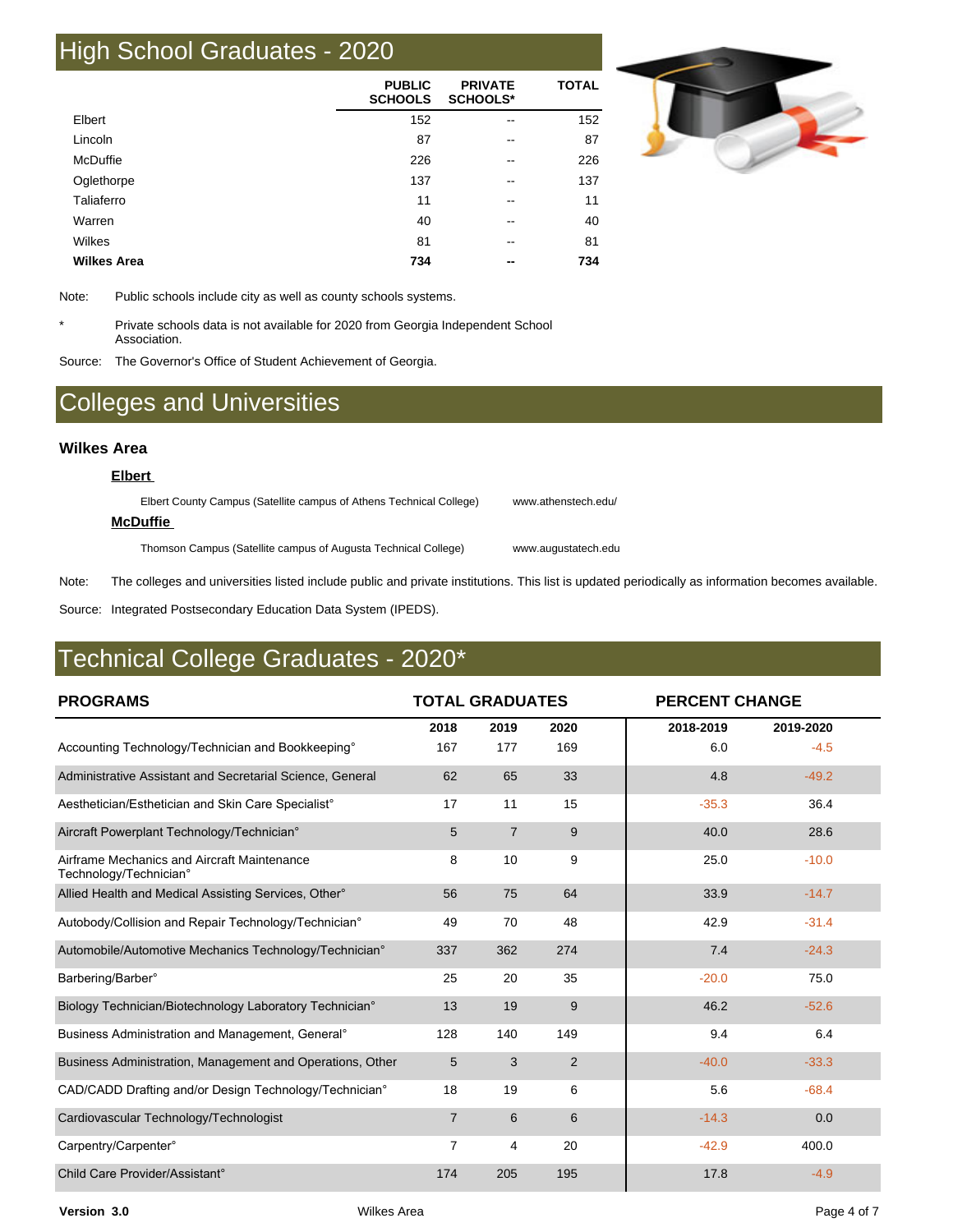# Technical College Graduates - 2020\*

| <b>PROGRAMS</b>                                                                      | <b>TOTAL GRADUATES</b> |                |                | <b>PERCENT CHANGE</b> |           |  |
|--------------------------------------------------------------------------------------|------------------------|----------------|----------------|-----------------------|-----------|--|
|                                                                                      | 2018                   | 2019           | 2020           | 2018-2019             | 2019-2020 |  |
| Computer Installation and Repair Technology/Technician°                              | 237                    | 193            | 98             | $-18.6$               | $-49.2$   |  |
| Computer Programming Special Applications°                                           | 32                     | 48             | 20             | 50.0                  | $-58.3$   |  |
| Computer Programming, Specific Applications°                                         | 22                     | 29             | 26             | 31.8                  | $-10.3$   |  |
| Computer Programming/Programmer, General°                                            | 21                     | 13             | 18             | $-38.1$               | 38.5      |  |
| Cosmetology/Cosmetologist, General°                                                  | 255                    | 274            | 188            | 7.5                   | $-31.4$   |  |
| Criminal Justice/Police Science°                                                     | 40                     | 27             | 36             | $-32.5$               | 33.3      |  |
| Criminal Justice/Safety Studies°                                                     | 128                    | 132            | 85             | 3.1                   | $-35.6$   |  |
| <b>Culinary Arts/Chef Training</b>                                                   | 29                     | 27             | 9              | $-6.9$                | $-66.7$   |  |
| Customer Service Support/Call Center/Teleservice Operation                           | 4                      | 4              | $\overline{2}$ | 0.0                   | $-50.0$   |  |
| Data Entry/Microcomputer Applications, General <sup>o</sup>                          | 30                     | 15             | 3              | $-50.0$               | $-80.0$   |  |
| Data Processing and Data Processing<br>Technology/Technician°                        | 118                    | 107            | 101            | $-9.3$                | $-5.6$    |  |
| Dental Assisting/Assistant                                                           | 33                     | 19             | 26             | $-42.4$               | 36.8      |  |
| Dental Hygiene/Hygienist                                                             | 12                     | 11             | 8              | $-8.3$                | $-27.3$   |  |
| Design and Visual Communications, General <sup>®</sup>                               | 105                    | 97             | 88             | $-7.6$                | $-9.3$    |  |
| Diesel Mechanics Technology/Technician°                                              | 61                     | 83             | 33             | 36.1                  | $-60.2$   |  |
| Drafting and Design Technology/Technician, General°                                  | 27                     | 20             | 9              | $-25.9$               | $-55.0$   |  |
| Early Childhood Education and Teaching                                               | 102                    | 70             | 95             | $-31.4$               | 35.7      |  |
| Electrical, Electronic and Communications Engineering<br>Technology/Technician       | 16                     | $\overline{7}$ | 13             | $-56.3$               | 85.7      |  |
| Electrical/Electronics Equipment Installation and Repair,<br>General <sup>®</sup>    | 7                      | 13             | 9              | 85.7                  | $-30.8$   |  |
| Electrician°                                                                         | 227                    | 233            | 144            | 2.6                   | $-38.2$   |  |
| Emergency Medical Technology/Technician (EMT<br>Paramedic)°                          | 88                     | 125            | 74             | 42.0                  | $-40.8$   |  |
| Entrepreneurship/Entrepreneurial Studies°                                            | 6                      | 3              | 11             | $-50.0$               | 266.7     |  |
| Fire Science/Fire-fighting°                                                          | 24                     | 20             | 27             | $-16.7$               | 35.0      |  |
| Food Preparation/Professional Cooking/Kitchen Assistant°                             | 74                     | 42             | 36             | $-43.2$               | $-14.3$   |  |
| General Office Occupations and Clerical Services°                                    | 52                     | 33             | 21             | $-36.5$               | $-36.4$   |  |
| Golf Course Operation and Grounds Management°                                        | 15                     | 5              | 12             | $-66.7$               | 140.0     |  |
| Graphic Design°                                                                      | 21                     | 20             | 17             | $-4.8$                | $-15.0$   |  |
| Health Information/Medical Records Technology/Technician                             | 9                      | 2              | 8              | $-77.8$               | 300.0     |  |
| Heating, Air Conditioning, Ventilation and Refrigeration<br>Maintenance Technology/° | 95                     | 105            | 99             | 10.5                  | $-5.7$    |  |
| Hospitality Administration/Management, General®                                      | 20                     | 64             | 26             | 220.0                 | $-59.4$   |  |
| Hotel/Motel Administration/Management°                                               | 3                      | 15             | 7              | 400.0                 | $-53.3$   |  |
| Human Resources Management and Services, Other°                                      | $\overline{2}$         | 11             | 9              | 450.0                 | $-18.2$   |  |
| Industrial Mechanics and Maintenance Technology°                                     | 63                     | 67             | 87             | 6.3                   | 29.9      |  |
| Interior Design°                                                                     | 42                     | 47             | 15             | 11.9                  | $-68.1$   |  |
| Legal Assistant/Paralegal                                                            | 16                     | 21             | 16             | 31.3                  | $-23.8$   |  |
| Licensed Practical/Vocational Nurse Training                                         | 76                     | 75             | 80             | $-1.3$                | 6.7       |  |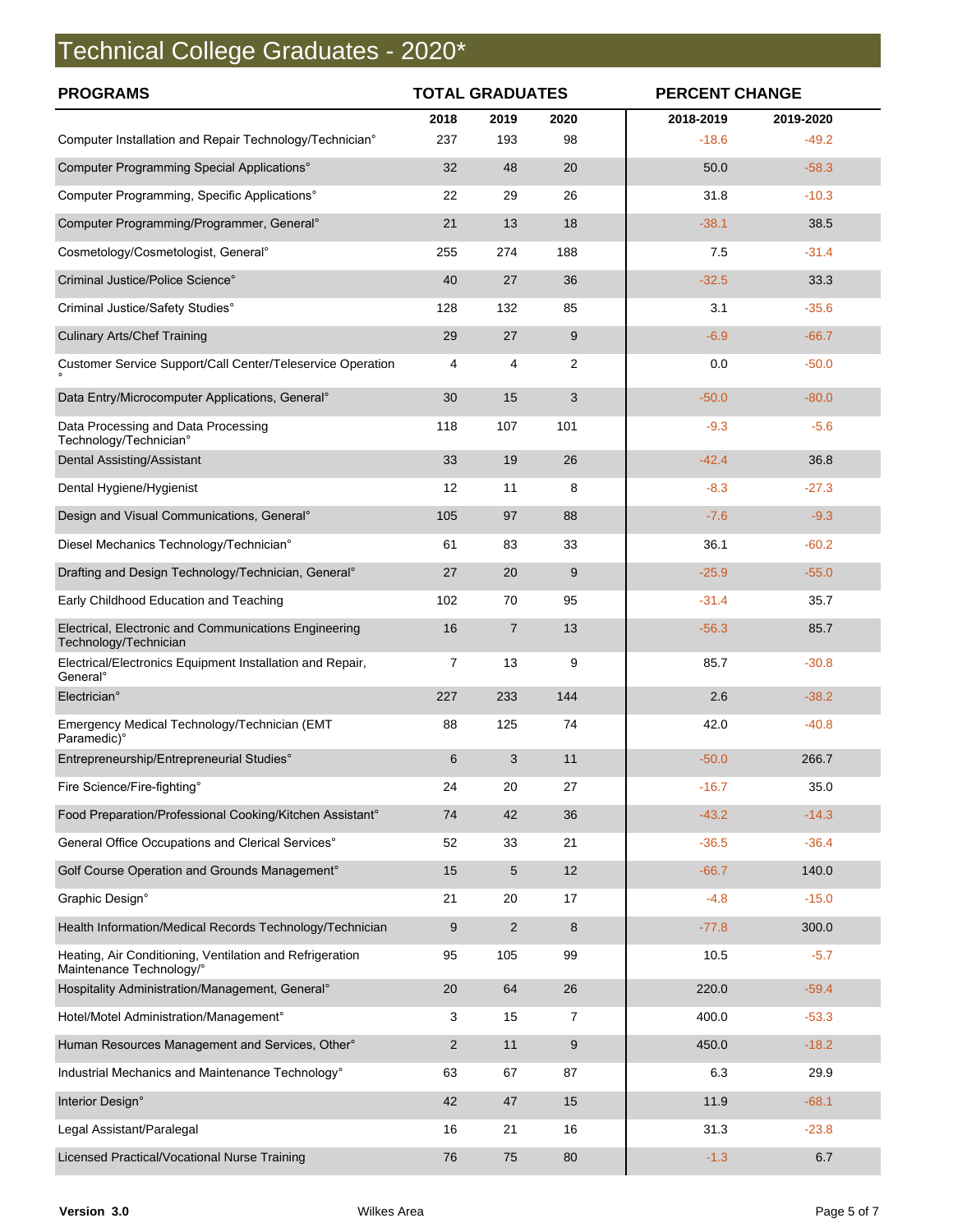## Technical College Graduates - 2020\*

| <b>PROGRAMS</b>                                                             | <b>TOTAL GRADUATES</b> |                |                |           | <b>PERCENT CHANGE</b> |  |  |
|-----------------------------------------------------------------------------|------------------------|----------------|----------------|-----------|-----------------------|--|--|
|                                                                             | 2018                   | 2019           | 2020           | 2018-2019 | 2019-2020             |  |  |
| Machine Shop Technology/Assistant°                                          | 38                     | 59             | 15             | 55.3      | $-74.6$               |  |  |
| Marketing/Marketing Management, General                                     | 19                     | 24             | 19             | 26.3      | $-20.8$               |  |  |
| Mechanic and Repair Technologies/Technicians, Other                         | 5                      | 18             | 22             | 260.0     | 22.2                  |  |  |
| Mechanical Engineering/Mechanical Technology/Technician                     | 5                      | $\overline{4}$ | 9              | $-20.0$   | 125.0                 |  |  |
| Medical Insurance Coding Specialist/Coder°                                  | 14                     | 8              | 10             | $-42.9$   | 25.0                  |  |  |
| Medical Insurance Specialist/Medical Biller°                                | 10                     | 11             | $\overline{4}$ | 10.0      | $-63.6$               |  |  |
| Medical Office Assistant/Specialist°                                        | 19                     | 22             | 33             | 15.8      | 50.0                  |  |  |
| <b>Medical/Clinical Assistant</b>                                           | 77                     | 92             | 81             | 19.5      | $-12.0$               |  |  |
| Medical/Health Management and Clinical Assistant/Specialist                 | 16                     | 12             | 15             | $-25.0$   | 25.0                  |  |  |
| Medium/Heavy Vehicle and Truck Technology/Technician°                       | 74                     | 110            | 83             | 48.6      | $-24.5$               |  |  |
| Meeting and Event Planning°                                                 | 9                      | 14             | $\overline{7}$ | 55.6      | $-50.0$               |  |  |
| Network and System Administration/Administrator°                            | 42                     | 38             | 36             | $-9.5$    | $-5.3$                |  |  |
| Nuclear Engineering Technology/Technician                                   | 13                     | 9              | 14             | $-30.8$   | 55.6                  |  |  |
| Nursing Assistant/Aide and Patient Care Assistant/Aide°                     | 118                    | 145            | 98             | 22.9      | $-32.4$               |  |  |
| Occupational Therapist Assistant                                            | 13                     | 20             | 14             | 53.8      | $-30.0$               |  |  |
| Pharmacy Technician/Assistant                                               | 30                     | 31             | 38             | 3.3       | 22.6                  |  |  |
| Phlebotomy Technician/Phlebotomist°                                         | 14                     | 12             | 9              | $-14.3$   | $-25.0$               |  |  |
| Physical Therapy Technician/Assistant                                       | 17                     | 17             | 15             | 0.0       | $-11.8$               |  |  |
| Radiologic Technology/Science - Radiographer                                | 36                     | 35             | 33             | $-2.8$    | $-5.7$                |  |  |
| Registered Nursing/Registered Nurse                                         | 75                     | 85             | 77             | 13.3      | $-9.4$                |  |  |
| Respiratory Care Therapy/Therapist                                          | 28                     | 22             | 21             | $-21.4$   | $-4.5$                |  |  |
| Selling Skills and Sales Operations°                                        | 12                     | 11             | $\overline{2}$ | $-8.3$    | $-81.8$               |  |  |
| Social Work, Other°                                                         | 31                     | 33             | 29             | 6.5       | $-12.1$               |  |  |
| Surgical Technology/Technologist                                            | 35                     | 28             | 17             | $-20.0$   | $-39.3$               |  |  |
| Teacher Assistant/Aide°                                                     | 1                      | 1              | $\overline{2}$ | 0.0       | 100.0                 |  |  |
| Truck and Bus Driver/Commercial Vehicle Operator and<br><b>Instructor</b> ° | 120                    | 179            | 158            | 49.2      | $-11.7$               |  |  |
| Veterinary/Animal Health Technology/Technician and<br>Veterinary Assistant° | 21                     | 18             | 10             | $-14.3$   | $-44.4$               |  |  |
| Welding Technology/Welder°                                                  | 459                    | 561            | 379            | 22.2      | $-32.4$               |  |  |

Definition: All graduates except those listed as technical certificates(°) are diploma and degree graduates. Diploma and degree programs are one to two years in length. Technical certificates are less than a year in length. Duplication may occur due to graduates with multiple awards.

Source: Technical College System of Georgia

\*Data shown represents Annual 2018, 2019, and 2020.

Note: Please visit TCSG website for any college configuration changes.